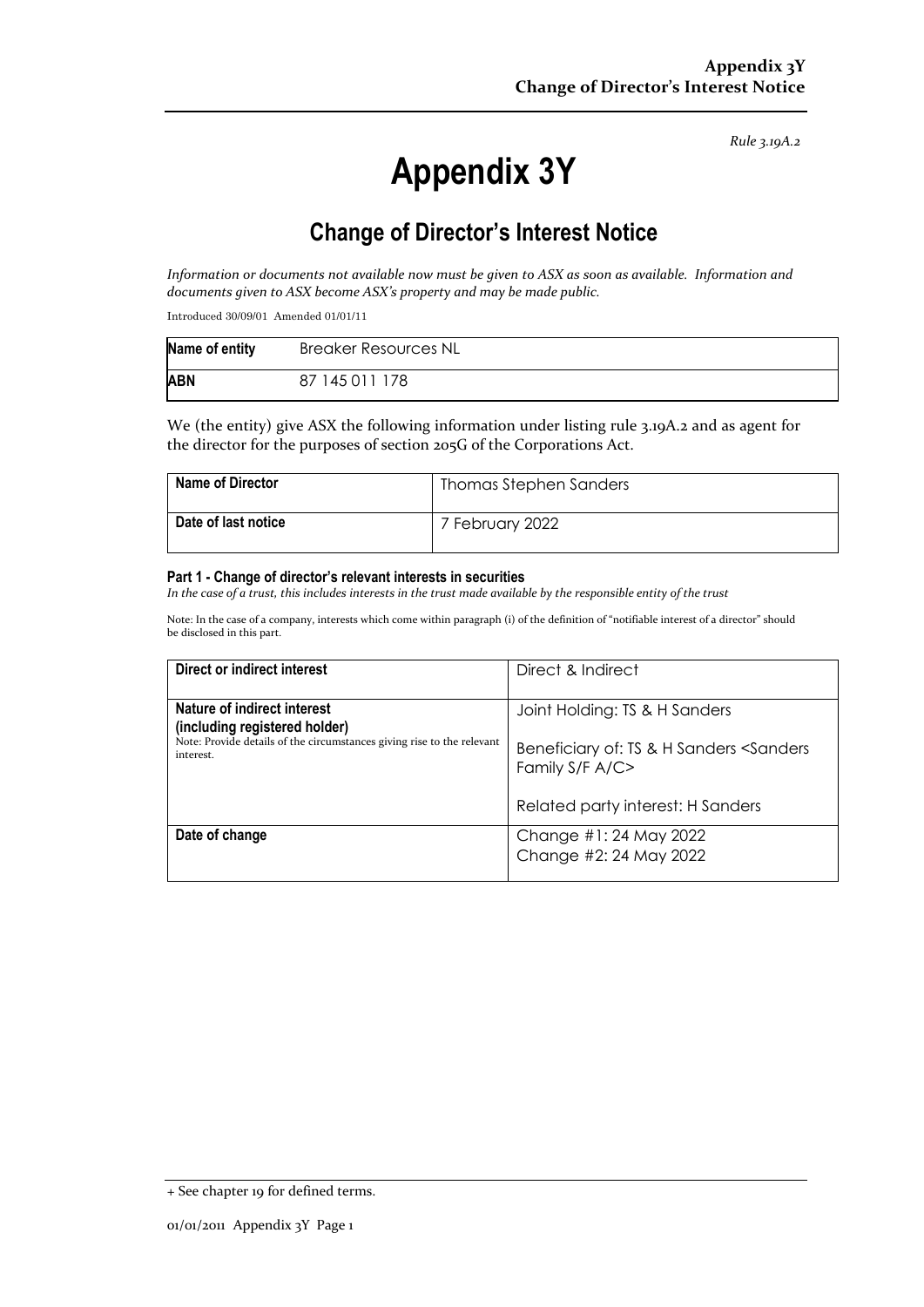| No. of securities held prior to change                                                                                                                                     | T Sanders (direct)<br>137,000 fully paid ordinary shares<br>(i)<br>(ASK: BRB)                                                      |  |
|----------------------------------------------------------------------------------------------------------------------------------------------------------------------------|------------------------------------------------------------------------------------------------------------------------------------|--|
|                                                                                                                                                                            | 3,000,000 unlisted options (exercise<br>(ii)<br>price \$0.467; expiry 31/12/2024)                                                  |  |
|                                                                                                                                                                            | <b>TS &amp; H Sanders</b><br>8,911,397 fully paid ordinary shares<br>(i)<br>(ASK: BRB)                                             |  |
|                                                                                                                                                                            | TS & H Sanders <sanders a="" c="" f="" family="" s=""><br/>16,077,033 fully paid ordinary shares<br/>(i)<br/>(ASK: BRB)</sanders>  |  |
|                                                                                                                                                                            | H Sanders<br>137,000 fully paid ordinary shares<br>(i)<br>(ASX: BRB)                                                               |  |
| <b>Class</b>                                                                                                                                                               | Fully paid ordinary shares (ASX: BRB)                                                                                              |  |
| <b>Number acquired</b>                                                                                                                                                     | TS & H Sanders <sanders a="" c="" f="" family="" s=""><br/>Change #1: 217,391</sanders>                                            |  |
| Number disposed                                                                                                                                                            | <b>TS &amp; H Sanders</b><br>Change #2: 217,391                                                                                    |  |
| <b>Value/Consideration</b><br>Note: If consideration is non-cash, provide details and estimated<br>valuation                                                               | Change #1: \$0.23 per share<br>Change $#2$ : \$0.23 per share                                                                      |  |
| No. of securities held after change                                                                                                                                        | T Sanders (direct)<br>137,000 fully paid ordinary shares<br>(iii)<br>(ASX: BRB)                                                    |  |
|                                                                                                                                                                            | (iv) 3,000,000 unlisted options (exercise<br>price \$0.467; expiry 31/12/2024)                                                     |  |
|                                                                                                                                                                            | TS & H Sanders<br>8,694,006 fully paid ordinary shares<br>(ii)<br>(ASX: BRB)                                                       |  |
|                                                                                                                                                                            | TS & H Sanders <sanders a="" c="" f="" family="" s=""><br/>16,294,424 fully paid ordinary shares<br/>(ii)<br/>(ASX: BRB)</sanders> |  |
|                                                                                                                                                                            | H Sanders<br>137,000 fully paid ordinary shares<br>(i)<br>(ASX: BRB)                                                               |  |
| Nature of change<br>Example: on-market trade, off-market trade, exercise of options,<br>issue of securities under dividend reinvestment plan, participation in<br>buy-back | Change #1: Off-market transfer<br>Change #2: Off-market transfer                                                                   |  |
|                                                                                                                                                                            |                                                                                                                                    |  |

<sup>+</sup> See chapter 19 for defined terms.